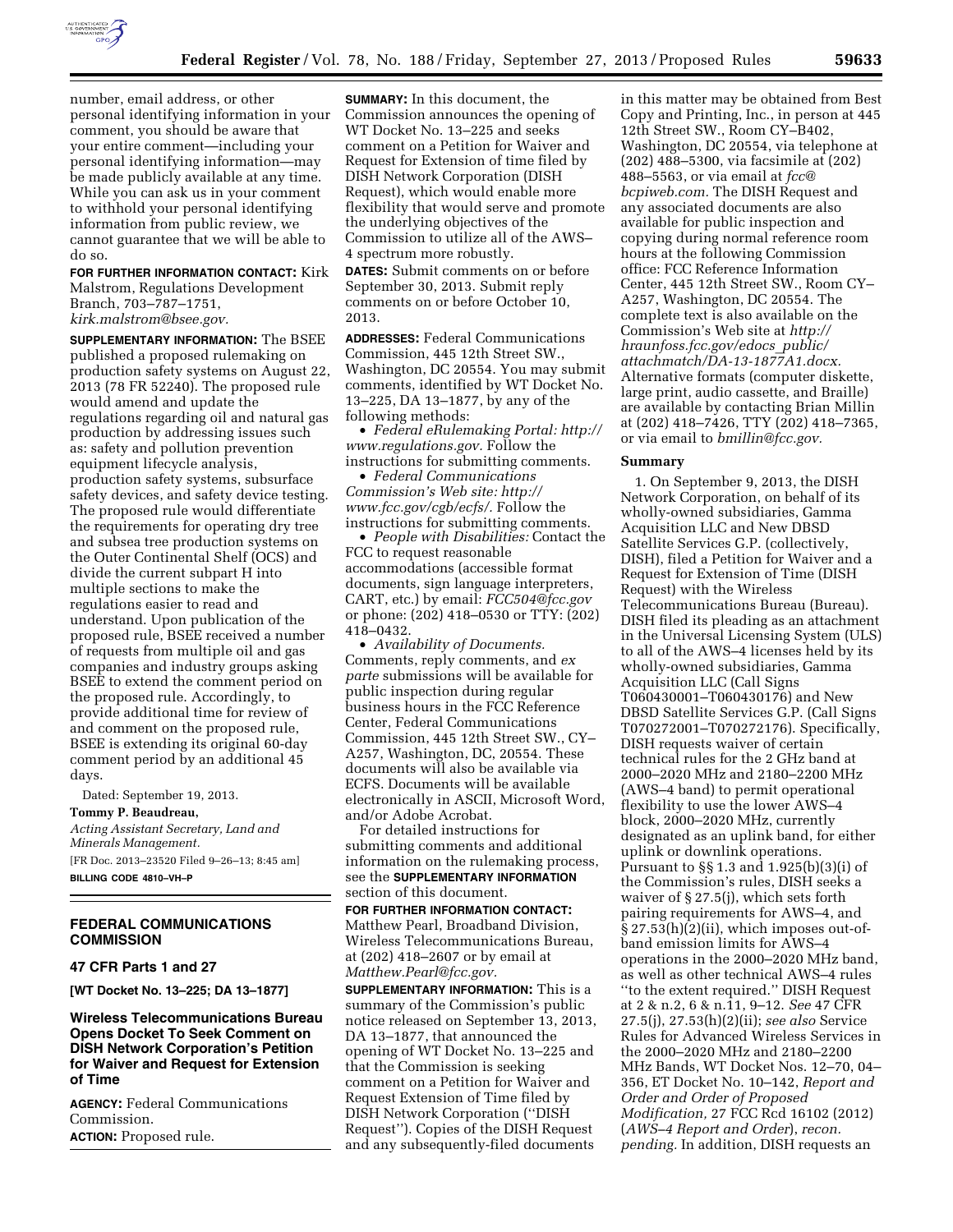extension of the final build-out requirement for each of the AWS–4 licenses. Pursuant to § 1.946(e) of the Commission's rules, DISH requests a one-year extension of the final construction requirement set forth for AWS–4 licenses in § 27.14(q). *See* 47 CFR 27.14(q). The purpose of this public notice is to announce the opening of a docket, WT Docket No. 13–225, to seek comment on DISH's request and to establish the *ex parte* status of discussions related to the Petition for Waiver and Request for Extension of Time.

2. DISH, which is also the Mobile Satellite Service licensee in the 2000– 2020 and 2180–2200 MHz bands, asserts that ''[g]rant of the requested flexibility will serve and promote the underlying objectives of the Commission's AWS–4 rules by enabling DISH to utilize all of the AWS–4 spectrum more robustly and by improving the extent to which the AWS–4 band coexists with future licensees in the adjacent H and J Blocks.'' *See* Service Rules for Advanced Wireless Services H Block— Implementing Section 6401 of the Middle Class Tax Relief and Job Creation Act of 2012 Related to the 1915–1920 MHz and 1995–2000 MHz Bands, WT Docket No. 12–357, *Report and Order,* 28 FCC Rcd 9483 (2013) (*H Block Report and Order*); Amendment of the Commission's Rules with Regard to Commercial Operations in the 1695– 1710 MHz, 1755–1780 MHz, and 2155– 2180 MHz Bands; GN Docket No. 13– 185, *Notice of Proposed Rulemaking,*  FCC 13–102, rel. July 23, 2013 (*AWS–3 NPRM*). DISH further states that grant of such operational flexibility will permit AWS–4 operations in the 2000–2020 MHz block to be harmonized with operations in the adjacent PCS band, and H and J Blocks, thus potentially providing up to 30 megahertz of contiguous downlink spectrum. If the requested relief is granted, DISH commits to file, ''as soon as commercially practicable but no later than 30 months after the grant of [its] petition . . . an election with the Commission stating whether it will deploy the 2000–2020 MHz band for downlink or uplink use.''

3. With regard to its request for extension, DISH asserts that a one-year extension of the final build-out requirement for AWS–4 is ''necessary for DISH to update its network and device planning to accommodate the requested flexibility.'' Among other things, DISH states that it will need to ''initiate work for a new standard from the 3rd Generation Partnership Project (''3GPP'')[,] . . . restart work to design devices and base stations, and make

substantial changes to its network planning.''

### **Procedural Matters**

### *Ex Parte Presentations—Permit-But-Disclose Proceeding*

4. This matter shall be treated as a ''permit-but-disclose'' proceeding in accordance with the *ex parte* rules. Persons making *ex parte* presentations must file a copy of any written presentation or a memorandum summarizing any oral presentation within two business days after the presentation (unless a different deadline applicable to the Sunshine period applies). Persons making oral *ex parte*  presentations are reminded that memoranda summarizing the presentation must (1) list all persons attending or otherwise participating in the meeting at which the *ex parte*  presentation was made, and (2) summarize all data presented and arguments made during the presentation. If the presentation consisted in whole or in part of the presentation of data or arguments already reflected in the presenter's written comments, memoranda or other filings in the proceeding, the presenter may provide citations to such data or arguments in his or her prior comments, memoranda, or other filings (specifying the relevant page and/or paragraph numbers where such data or arguments can be found) in lieu of summarizing them in the memorandum. Documents shown or given to Commission staff during *ex parte* meetings are deemed to be written *ex parte* presentations and must be filed consistent with rule § 1.1206(b). In proceedings governed by rule § 1.49(f) or for which the Commission has made available a method of electronic filing, written *ex parte* presentations and memoranda summarizing oral *ex parte*  presentations, and all attachments thereto, must be filed through the electronic comment filing system available for that proceeding, and must be filed in their native format (*e.g.,* .doc, .xml, .ppt, searchable .pdf). Participants in this proceeding should familiarize themselves with the Commission's *ex parte* rules.

#### *Comment Period and Filing Procedures*

5. To allow the Commission to consider fully all substantive issues regarding the DISH Request in as timely and efficient a manner as possible, commenters should raise all issues in their initial filings. New issues may not be raised in responses or replies. A party or interested person seeking to raise a new issue after the pleading

cycle has closed must show good cause why it was not possible for it to have raised the issue previously. Submissions after the pleading cycle has closed that seek to raise new issues based on new facts or newly discovered facts should be filed within 15 days after such facts are discovered. Absent such a showing of good cause, any issues not timely raised may be disregarded by the Commission.

6. Pursuant to §§ 1.415 and 1.419 of the Commission's rules, 47 CFR 1.415, 1.419, interested parties may file comments and reply comments on or before the dates indicated on the first page of this document. Comments may be filed using the Commission's Electronic Comment Filing System (ECFS). *See Electronic Filing of Documents in Rulemaking Proceedings,*  63 FR 24121 (1998).

• Electronic Filers: Comments may be filed electronically using the Internet by accessing the ECFS: *[http://](http://fjallfoss.fcc.gov/ecfs2/) [fjallfoss.fcc.gov/ecfs2/.](http://fjallfoss.fcc.gov/ecfs2/)* 

• For ECFS filers, in completing the transmittal screen, commenters should include their full name, U.S. Postal Service mailing address, and the applicable docket number. Parties may also submit an electronic comment by Internet email. To get filing instructions for email comments, commenters should send an email to *[ecfs@fcc.gov,](mailto:ecfs@fcc.gov)*  and should include the following words in the body of the message, ''get form.'' A sample form and directions will be sent in reply.

• Paper Filers: the original and one copy of each filing must be filed by hand or messenger delivery, by commercial overnight courier, or by first-class or overnight U.S. Postal Service mail. All filings must be addressed to the Commission's Secretary, Office of the Secretary, Federal Communications Commission, 445 12th Street SW., Washington, DC 20554.

• All hand-delivered or messengerdelivered paper filings for the Commission's Secretary must be delivered to FCC Headquarters at 445 12th Street SW., Room TW–A325, Washington, DC 20554. The filing hours at this location are 8 a.m. to 7 p.m. All hand deliveries must be held together with rubber bands or fasteners. Any envelopes must be disposed of before entering the building.

• Commercial overnight mail (other than U.S. Postal Service Express Mail and Priority Mail) must be sent to 9300 East Hampton Drive, Capitol Heights, MD 20743. U.S. Postal Service firstclass, Express, and Priority mail should be addressed to 445 12th Street SW., Washington, DC 20554. All filings must